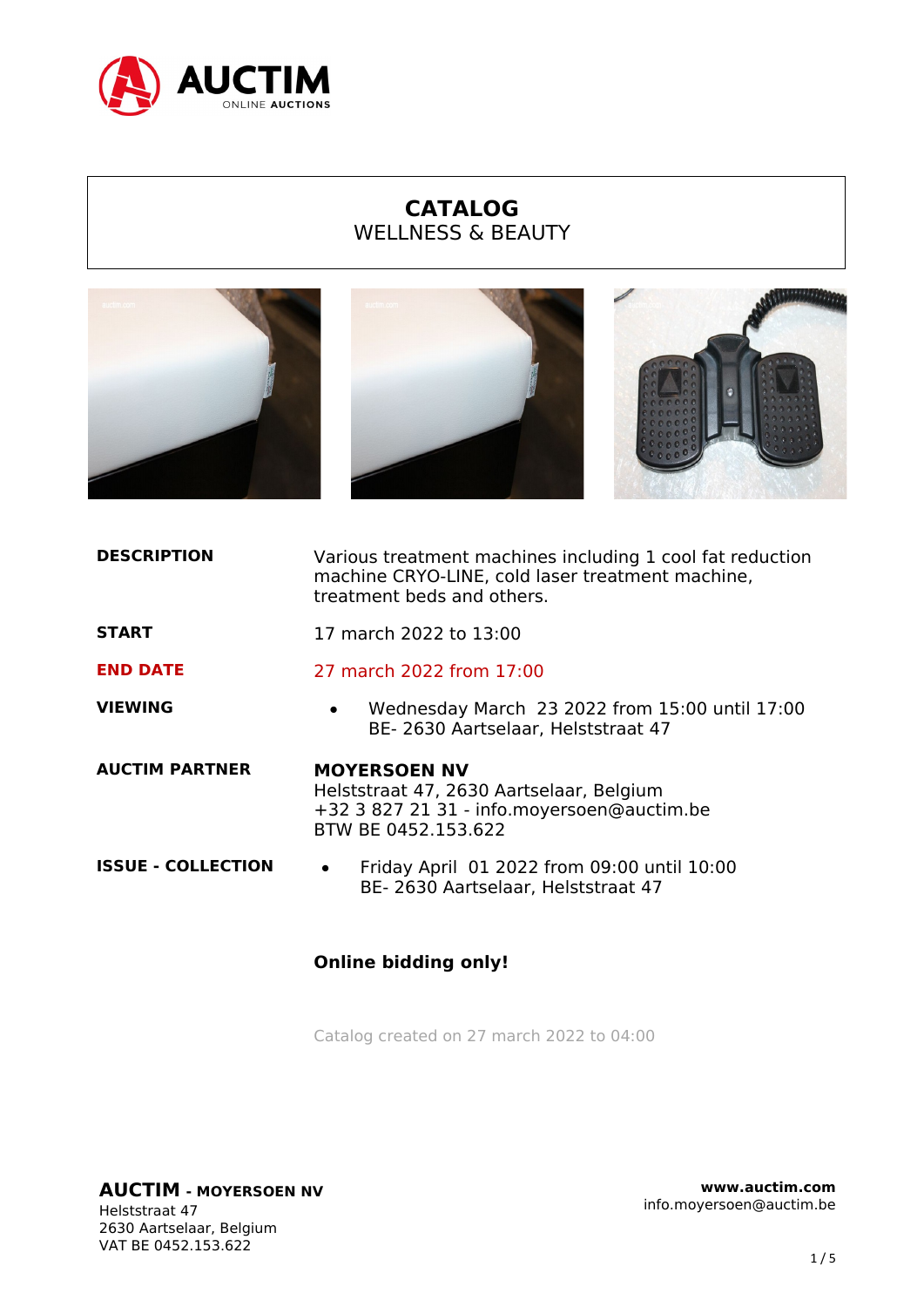

| <b>Item</b> | <b>Description</b>                                                                                                                                                                                                                                                                                                                                                                                                                          | <b>Start price</b> |
|-------------|---------------------------------------------------------------------------------------------------------------------------------------------------------------------------------------------------------------------------------------------------------------------------------------------------------------------------------------------------------------------------------------------------------------------------------------------|--------------------|
| $\mathbf 1$ | Quantity: 1<br>Product category: Disassembled multifunctional<br>treatment bed with heat mattress<br><b>Brand: VISMARA</b><br>Model: ANDROMEDA HYDRO MOVER<br>Accessories: equipped with double foot control,<br>remote control, power cable<br>Additional information: mattress finish: wenge<br>accessories lying in cage K7<br>Dimensions mm (LxWxH): 2040x780x630<br>Weight category: 100 to 250 kg<br>condition: Used<br>Location: B17 | 250€               |
| 2           | Quantity: 1<br>Product category: Disassembled multifunctional<br>treatment bed with heat mattress<br><b>Brand: VISMARA</b><br>Model: ANDROMEDA HYDRO MOVER<br>Accessories: equipped with double foot control,<br>remote control, power cable<br>Additional information: mattress finish: wenge<br>accessories lying in cage K7<br>Dimensions mm (LxWxH): 2040x780x630<br>Weight category: 100 to 250 kg<br>condition: Used<br>Location: B17 | 250€               |
| 3           | Quantity: 1<br>Product Category: Wheeled Cool Fat Reducer<br><b>Brand: CRYO-LINE</b><br><b>Model: 144</b><br>Year of manufacture (yyyy): 2017<br>Counter reading (hours): 80.04<br>Voltage (V): 220<br>Accessories: equipped with 4 cool pads<br>Additional information: provided with individual                                                                                                                                           | 875€               |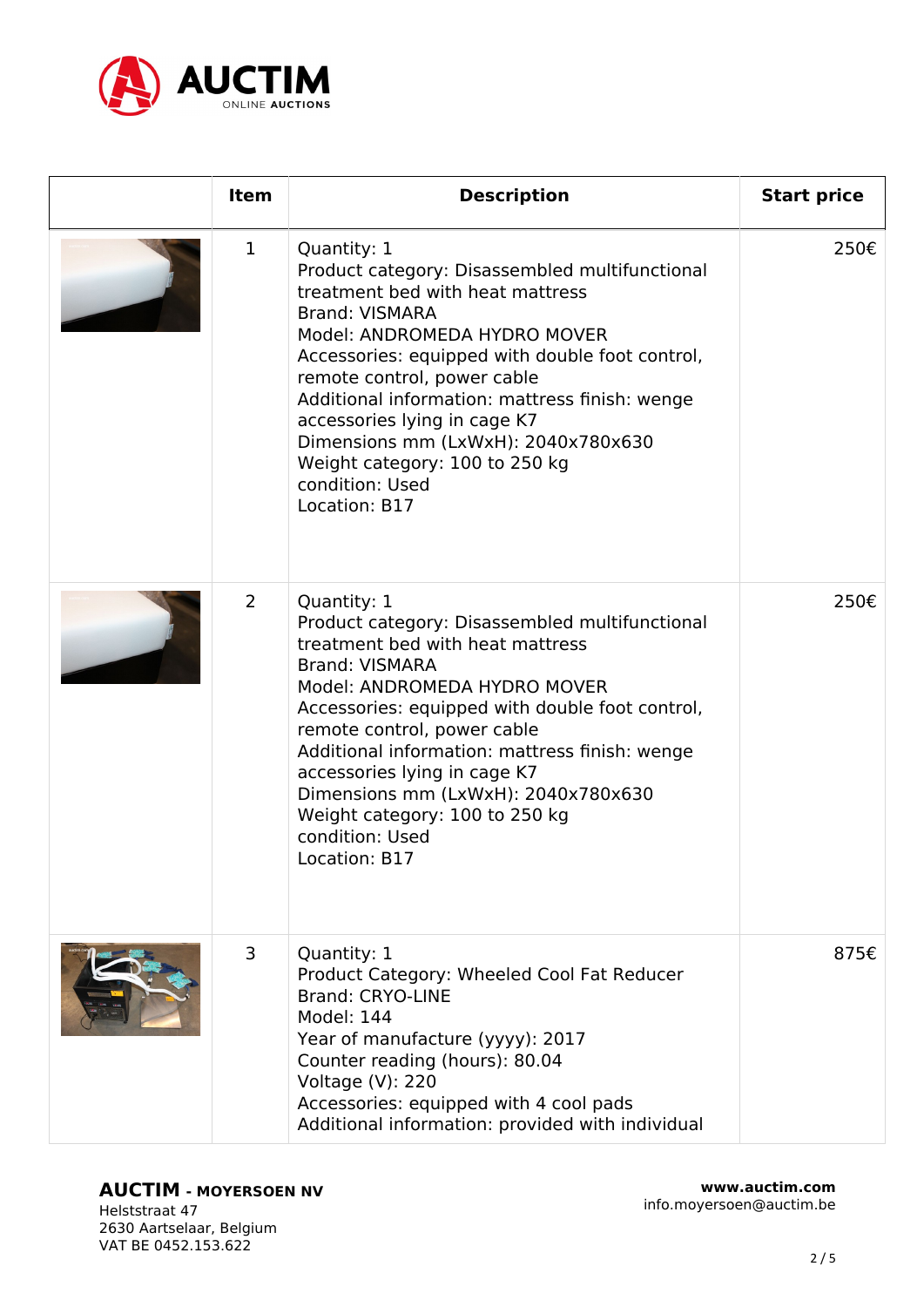

|   | digital indication per coolpad<br>Dimensions mm (LxWxH): 440x440x570<br>Weight category: 23 to 50 kg<br>condition: Used<br>Location: B17                                                                                                                                                                                                        |      |
|---|-------------------------------------------------------------------------------------------------------------------------------------------------------------------------------------------------------------------------------------------------------------------------------------------------------------------------------------------------|------|
| 4 | Quantity: 1<br>Product Category: Cold Laser Treatment Machine<br><b>Brand: VITALASER</b><br>Model: VL500 PLUS<br>Serial Number: 53-00635<br>Counter reading (hours): 7.18<br>Accessories: 1x cold laser<br>2x keys<br>power cable<br>Dimensions mm (LxWxH): 300x270x250<br>Weight category: 0 to 23 kg<br>condition: Used<br>Location: K8B      | 450€ |
| 5 | Quantity: 1<br>Product Category: Facial Treatment Machine<br><b>Brand: POLLOGENS</b><br>Model: GENEO+<br>Year of manufacture (yyyy): 2018<br>Serial Number: GP001806338<br>Accessories: includes 3 applicators, power cable<br>and 6 ready kits including NEO REVIVE and NEO<br><b>BRIGHT</b><br>Weight category: 0 to 23 kg<br>condition: Used | 500€ |
| 6 | Quantity: 1<br>Product Category: Pressotherapy Device<br><b>Brand: BTL</b><br>Model: BTL-6000 LYMPHASTIM 12 TOPLINE<br>Year of manufacture (yyyy): 2016                                                                                                                                                                                         | 375€ |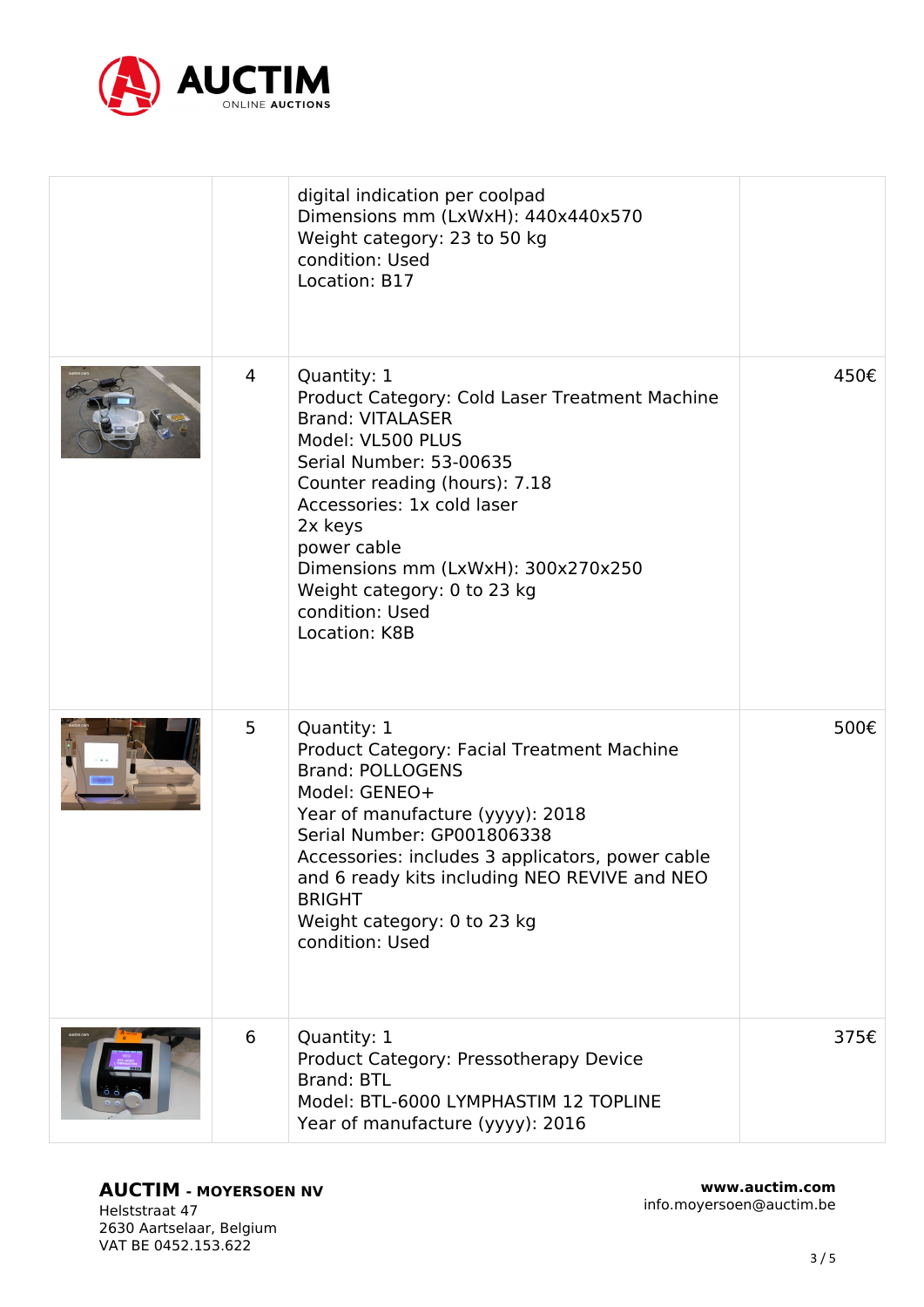

|                | Serial number: 011-B04400<br>Voltage (V): 220-240<br>Accessories: fitted with zippered pants<br>Additional information: equipped with 5.7"<br>touchscreen,<br>Weight category: 0 to 23 kg<br>condition: Used<br>Location: K8B                                                                                                           |      |
|----------------|-----------------------------------------------------------------------------------------------------------------------------------------------------------------------------------------------------------------------------------------------------------------------------------------------------------------------------------------|------|
| $\overline{7}$ | Quantity: 1<br>Product Category: Phototherapy LED Mask<br><b>Brand: OPERA</b><br>Model: OLM-100<br>Year of manufacture (yyyy): 2016<br>Serial Number: OLM001314<br>Voltage (V): 24<br>Accessories: equipped with a 2-piece mask, base<br>unit, power cable and stand<br>Weight category: 0 to 23 kg<br>condition: Used<br>Location: K8B | 250€ |
| 8              | Quantity: 1<br>Product category: Figure correction infrared<br>heating blanket<br><b>Brand: SADUTONIC</b><br>Serial Number: 17400<br>Voltage (V): 230<br>Accessories: provided with compression band and<br>roll of film<br>Weight category: 0 to 23 kg<br>condition: Used<br>Location: K8B                                             | 125€ |